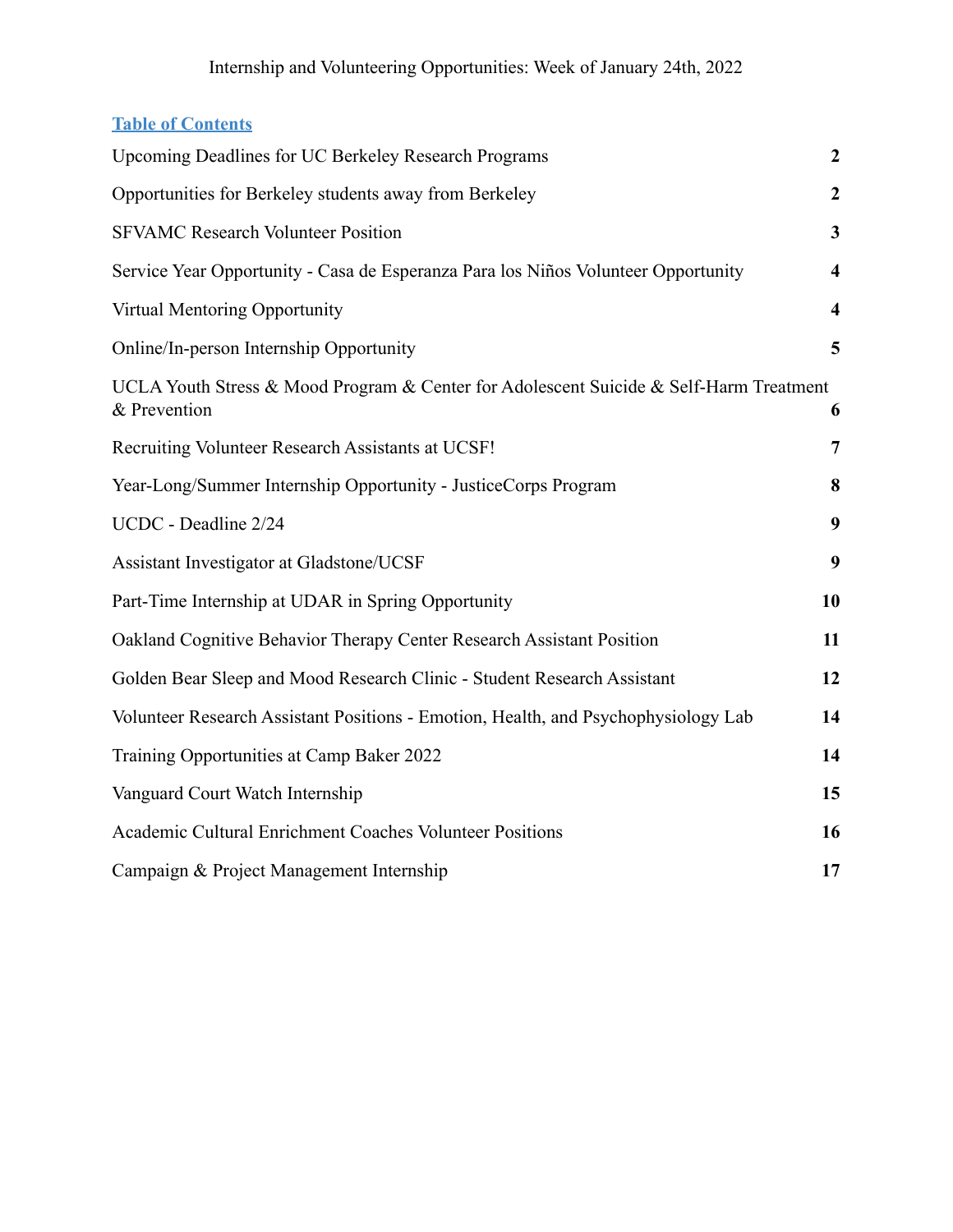### <span id="page-1-0"></span>**Upcoming Deadlines for UC Berkeley Research Programs**

[Institute of European Studies Spring 2021 Undergraduate Conference](https://ies.berkeley.edu/spring-2021-ug-conf) **01/25 deadline** [Sponsored Projects for Undergraduate Research \(SPUR - CNR\)](https://nature.berkeley.edu/undergraduate-research/spur/) **01/25 deadline** [N3AS Undergraduate Research Program](https://n3as.berkeley.edu/collaboration/students/undergraduate/) **01/27 deadline** [Opportunity Haas Research Mentoring Program](https://www.olab.berkeley.edu/sloan-fall-2021) **01/28 est. deadline** [Berkeley Physics Directed Reading Program](https://berkeleyphysicsdrp.wixsite.com/physicsberkeleydrp#:~:text=The%20Berkeley%20Physics%20Directed%20Reading,graduate%20student%20in%20the%20depart%E2%80%A6) **01/28 deadline** [Labor Summer Internship Program - Applied Research and Policy](http://laborcenter.berkeley.edu/labor-summer/) **01/30, 11:59 p.m. deadline** [Foreign Language and Area Studies \(FLAS\) Fellowships](https://southasia.berkeley.edu/flas-fellowships) **01/31 deadline** [SUPERB: Responsible Artificial Intelligence](http://www.eecs.berkeley.edu/Programs/ugrad/superb/superb.html) **01/31, 5 p.m. PST deadline** [Al-Falah Program in Islamic Studies](https://cmes.berkeley.edu/grant/al-falah-program-islamic-studies) **01/31 deadline** [UC LEADS: Mathematics, Engineering, and Science Research Program \(2 summer](http://calnerds.berkeley.edu/programs/uc-leads) [apprenticeship\)](http://calnerds.berkeley.edu/programs/uc-leads) **01/31 deadline** [QB3 Undergraduate Biotech Internships](http://qb3.berkeley.edu/intern/) **01/31 5 p.m. deadline** [Stevens Scholars Program \(Indep Research on Middle East](https://cmes.berkeley.edu/stevens/program-middle-eastern-studies)**) 01/31 deadline** [Sultan Undergraduate Scholarship Fund for Arab Studies](https://cmes.berkeley.edu/grant/sultan-program-arab-studies) **01/31 deadline** [Cal Teach Berkeley Summer Research Institute](https://calteach.berkeley.edu/scholarships-opportunities/summer-research-institute) **02/01 deadline** [NSF Summer Research Experience for Undergraduates \(REU\): Integrative Biology at UC](http://mcb.berkeley.edu/nsfreu) [Berkeley, from Molecules to Ecosystems](http://mcb.berkeley.edu/nsfreu) **02/01 deadline** [Center for Sustainable Polymers Summer Research Program](https://csp.umn.edu/summer-undergraduate-research-program/) **02/01 deadline** [DARE: Diversifying Access to Research in Engineering](http://dare.berkeley.edu/) **02/04 deadline** [Berkeley Physics Undergraduate Research Scholars \(BPURS\)](https://physics.berkeley.edu/academics/undergraduate-degree/research-opportunities#BPURS) **02/04 deadline** [Natural Hazards Engineering Research Infrastructure \(NHERI\) Research Experience for](https://www.designsafe-ci.org/learning-center/reu/#program) [Undergraduates Summer Program](https://www.designsafe-ci.org/learning-center/reu/#program) **02/04 deadline** [STROBE - Summer Undergraduate Research Scholars](https://strobe.colorado.edu/education-outreach/undergraduate/surs/) **02/04 deadline** [Physics Innovators Initiative Summer Scholars Program](https://physics.berkeley.edu/physics-innovators-initiative-2021-summer-scholars-program) **02/05 deadline** [Gunther Barth Fellowship to study the 19th cent. hist. of North Am. West](http://www.lib.berkeley.edu/libraries/bancroft-library/gunther-barth-fellowships) **02/07 5 p.m. deadline** [College of Natural Resources Travel Grant](https://nature.berkeley.edu/undergraduate-research/travel-grants/application) **02/15 deadline** [Haas Scholars Program \(for ALL majors!\) \\$\\$\\$ for indep. projects](http://hsp.berkeley.edu/apply-now) **02/16 12 p.m. deadline**

### <span id="page-1-1"></span>**Opportunities for Berkeley students away from Berkeley**

Did you know there are many opportunities to conduct research outside of Berkeley? These can be opportunities that are within commute distance that could be done during the academic year (e.g. lab positions at [Children's Hospital of Oakland](http://www.chori.org/drupal1/) Research Institute, [Lawrence Berkeley Lab,](https://www.lbl.gov/) [UCSF](https://www.ucsf.edu/), or [Lawrence Livermore Lab\)](https://www.llnl.gov/)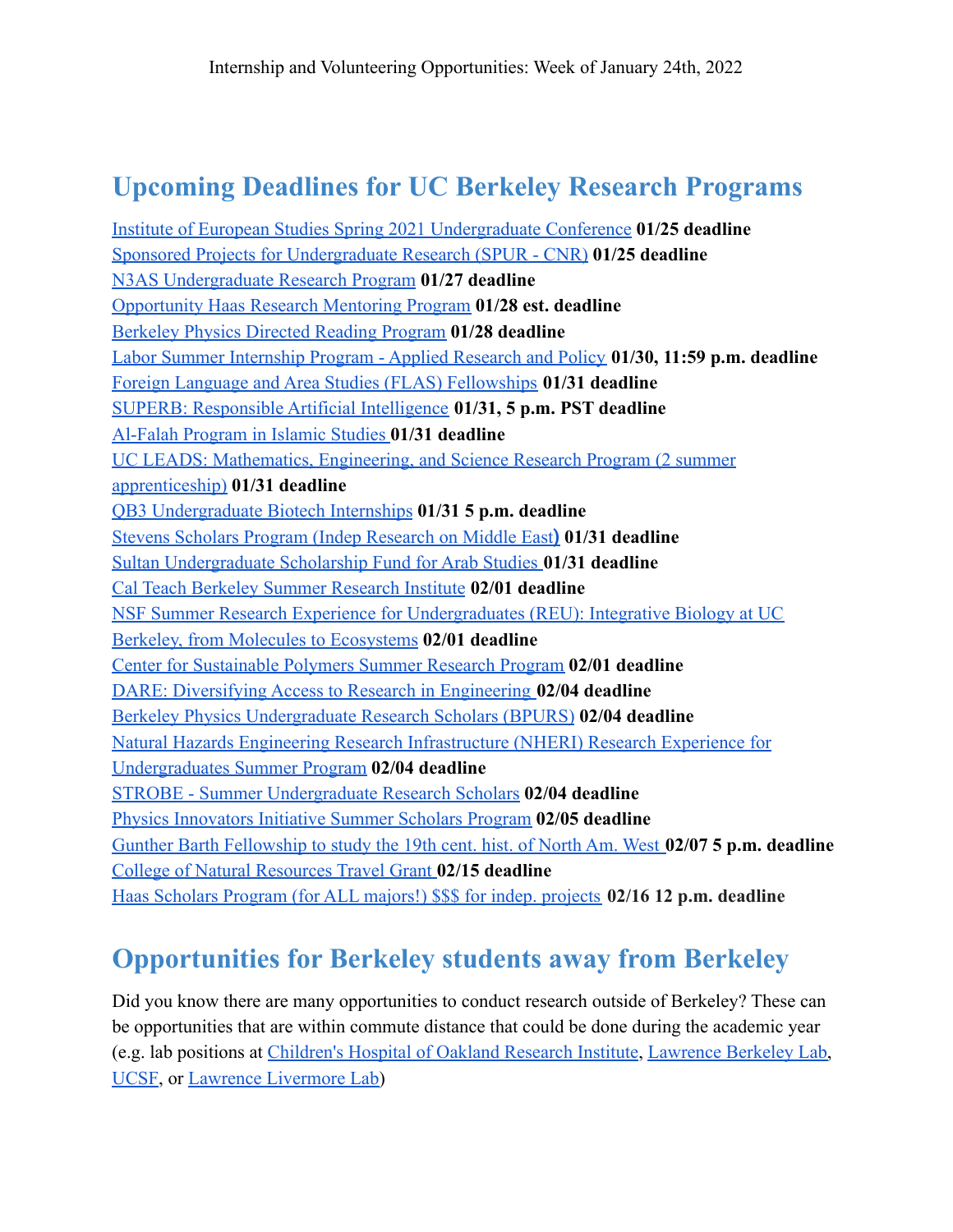Alternatively, you could conduct research at other campuses all over the US or even in other countries over the summer, usually with generous funding. [This page](https://research.berkeley.edu/opportunities/B) shows a number of databases of summer research programs -- mostly with January and February deadlines -- that Berkeley students can apply for. Do your research now so you can pounce on these amazing opportunities!

### <span id="page-2-0"></span>**SFVAMC Research Volunteer Position**

San Francisco VA Hospital PTSD Research Program Volunteer Sleep and PTSD Research Assistant

The Stress and Health Research Program at the San Francisco VA Medical Center and the University of California San Francisco is seeking volunteer Research Assistants to assist with research studies focused on PTSD.

The Research Assistant will be responsible for assisting with the day-to-day operations of research projects on PTSD and sleep. Commitment to assisting with evening research activities involving data collection is required. The research assistant will perform duties including: primarily cleaning and organizing self-report and physiological data; data entry; recruitment procedures such as preparing and sending recruitment messages; telephone screenings with potential participants for eligibility purposes; and assisting in tracking participants participating in studies. Additional activities, depending on time and duration of commitment, may involve administration of the study protocol including guiding and supporting participants through study visits, administration of cognitive testing; and other research-related tasks necessary for implementation of the studies, such as literature reviews, table/slide construction, collection of relevant documents; and general office management.

The ideal candidate will:

- Be in a BA/BS degree program in psychology, pre-med or a related field
- Possess strong interpersonal and oral communication skills
- Possess familiarity with diagnostic and therapeutic issues related to PTSD
- Possess prior research experience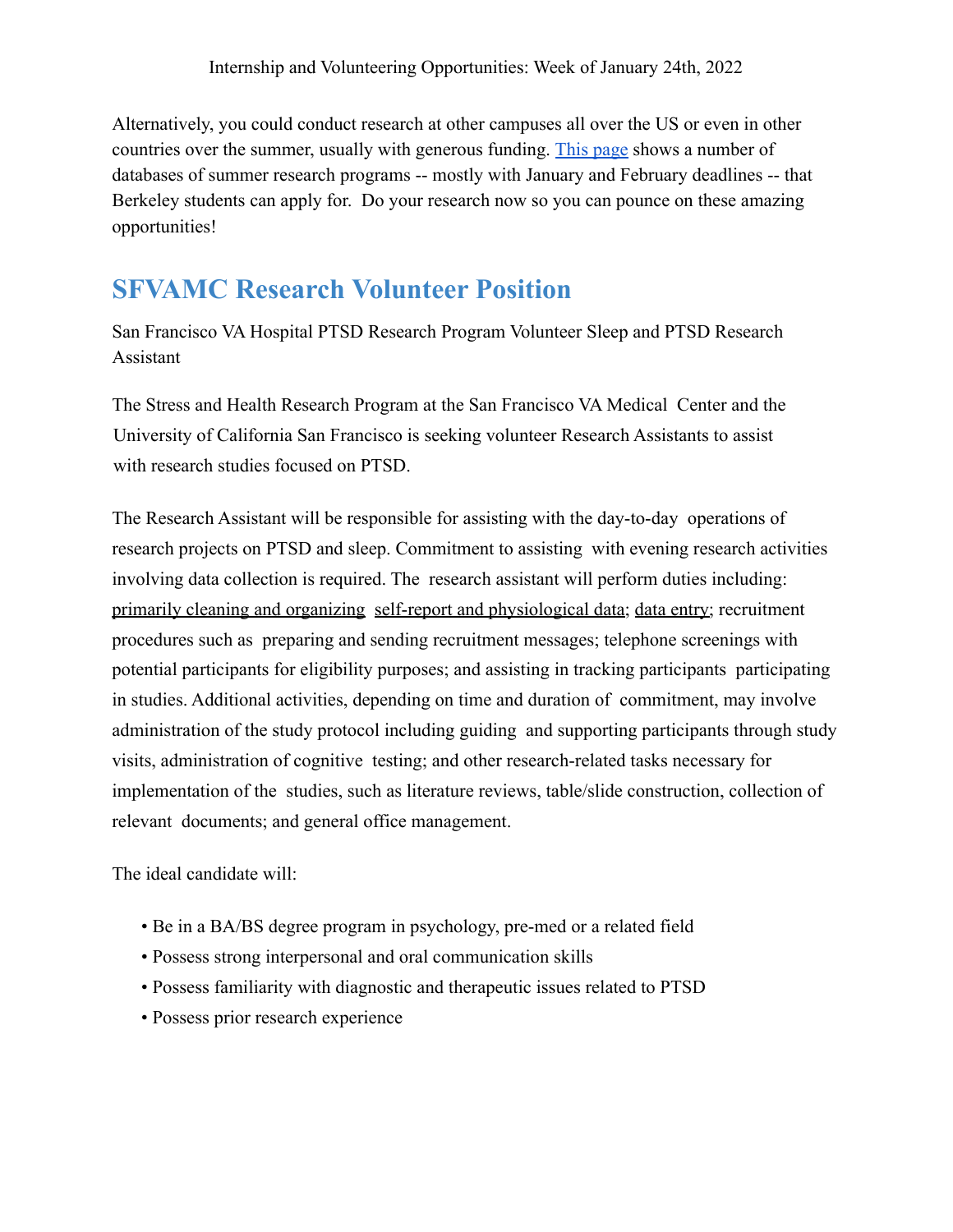Additionally:

- Prior experience in clinical settings is desirable
- Commitment to working up to 2 evenings per week is required
- Ability to work flexibly in-person and remote with the needs of the lab
- Minimum time commitment is 8 hours per week
- 1-year commitment is required

If you are interested in applying for this position, please email a cover letter and resume to the emily.staggs@va.gov with the subject heading *PTSD Volunteer Research Assistant*.

# <span id="page-3-0"></span>**Service Year Opportunity - Casa de Esperanza Para los Niños Volunteer Opportunity**

### **Want to make a difference in the lives of young children?**

Casa de Esperanza seeks applicants for the Hands of Hope Service Year Program. Casa de Esperanza provides residential foster care to children ages birth through six who are in crisis due to abuse, neglect or the effects of HIV.

For a complete description visit: <https://www.casahope.org/hands-of-hope-service-year-1> Our application can be found at: <https://www.casahope.org/application-part-one>

*For more information, please contact Darean Talmadge 713-529-0639 [dtalmadge@casahope.org](mailto:dtalmadge@casahope.org)*

# <span id="page-3-1"></span>**Virtual Mentoring Opportunity**

The [Illinois Science & Technology Education](https://www.istcoalition.org/education/) team believes that bridging the gaps between classroom curriculum and real-world context is key to creating new opportunities. [The Mentor](https://www.youtube.com/watch?v=aJMSpLEbCmg) [Matching Engine\(MME\)](https://www.youtube.com/watch?v=aJMSpLEbCmg) is a secure and collaborative virtual platform created by ISTC to help students bridge this gap by connecting them to mentors to further enhance student research projects.

Our incredible group of mentors is what makes MME transformative. Our mentors come from a wide variety of backgrounds and hold many different perspectives on how to apply their skill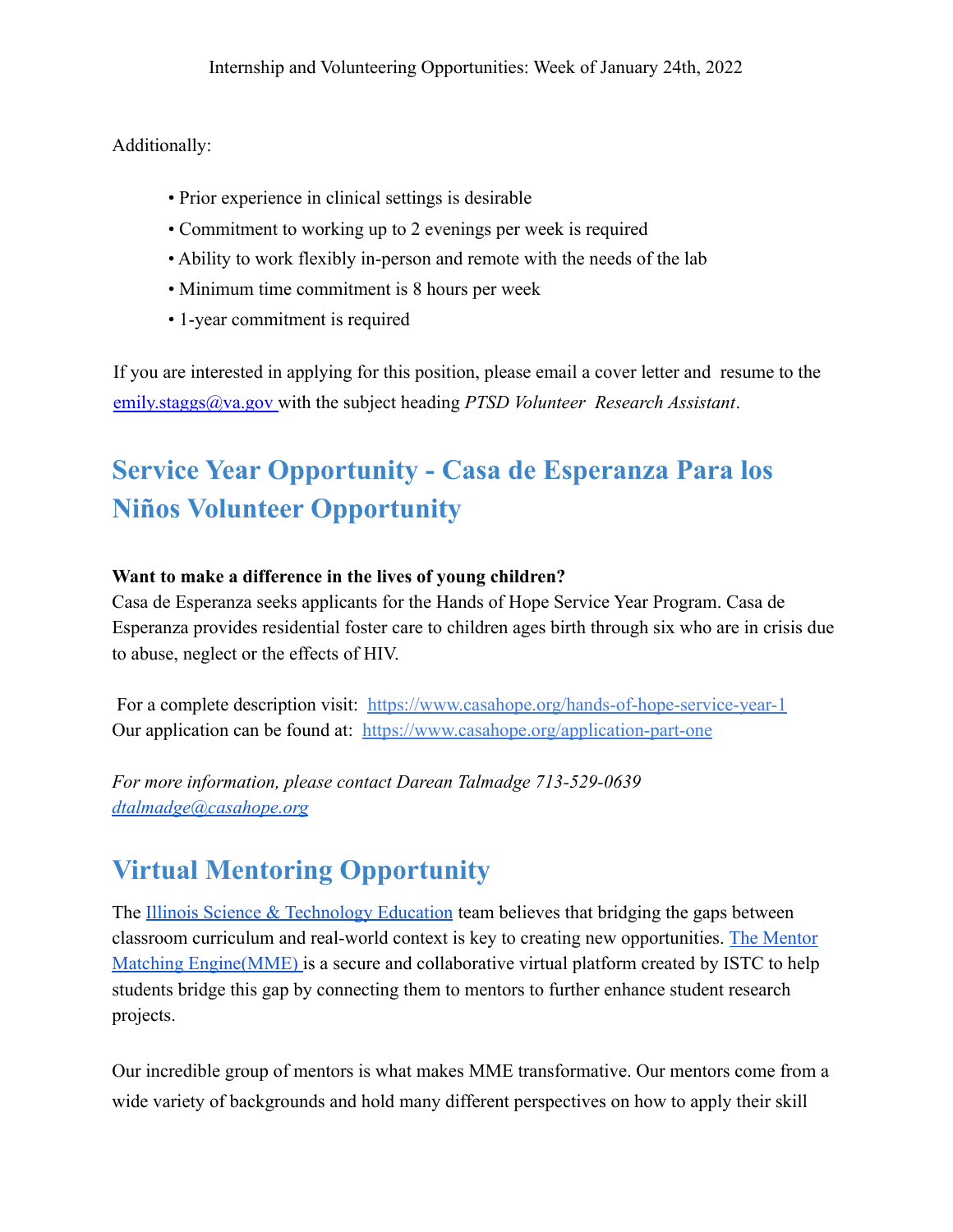sets. As a result, our students are able to build confidence around their experiences and interests and explore the world of research.

MME allows students the opportunity to engage with mentors, anytime and anywhere. ISTC will be serving over 1700 high school students through our MME program. We are looking for mentors with fresh experiences and perspectives to join our students. The time commitment is **only** an hour a week, maximum, and they can participate from anywhere since our platform is completely virtual.

ISTC has many high school students looking for Psychology mentors, and this is where you come in! If you or anyone you know is interested, [sign up](https://istc1.typeform.com/to/dfb1Ts) today!

# <span id="page-4-0"></span>**Online/In-person Internship Opportunity**

### *Become a Vanguard Court Watch Intern!*

We are looking for students interested in an exciting and challenging program monitoring and reporting court cases in the local courts. This is one of the only opportunities for undergraduate-level interns to go into the courtroom to observe live trials. Due to covid, we are offering both online or in-person opportunities.

The Vanguard Court Watch is a non-profit organization that covers criminal cases through the California courts. **It offers student interns an opportunity to gain experience in the courthouse, watch and monitor cases, and develop their journalistic writing skills for a local online publication.**

Interns are sent into either an *in-person* or *virtual* courtroom to take notes, monitor cases, and report, as well as record observations about current court cases. We also have opportunities for them to work on wrongful conviction reports and our COVID-19 behind bars project.

**If you would like to apply, please email a copy of your resume and cover letter to Michelle Lagos, mlagos@davisvanguard.org.**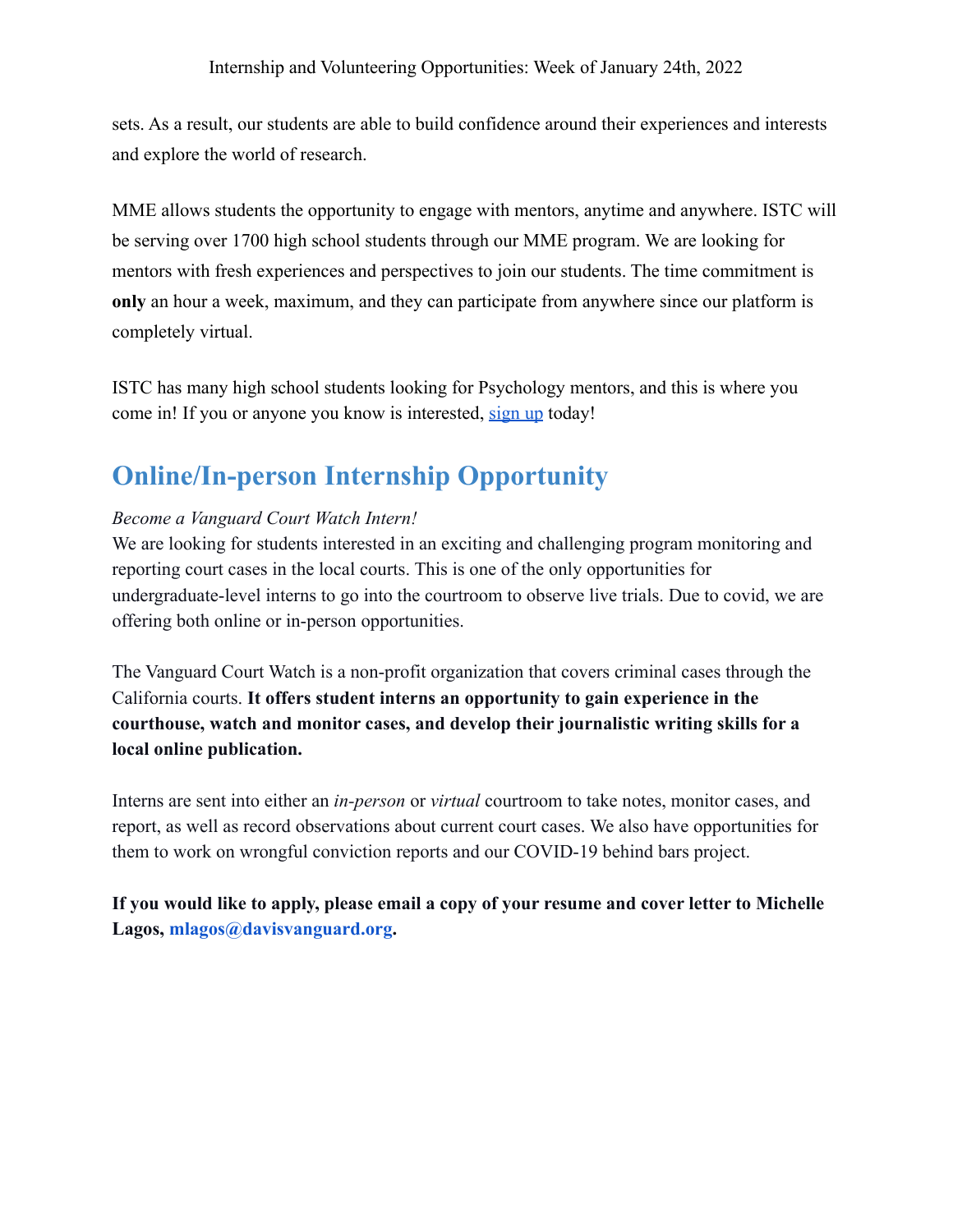# <span id="page-5-0"></span>**UCLA Youth Stress & Mood Program & Center for Adolescent Suicide & Self-Harm Treatment & Prevention**

The UCLA Youth Stress & Mood Program & UCLA-Duke Center for Adolescent Suicide & Self-Harm Treatment & Prevention Center (ASAP, [www.asapnctsn.org\)](http://www.asapnctsn.org/) anticipates hiring two individuals who have research experience and interest in management of clinical trials and/or research on suicide prevention. Program positions involve program management and coordination for a large 5-site comparative effectiveness trial funded by the Patient Centered Outcomes Research Institute (PCORI) to evaluate two intervention strategies for reducing suicide attempt risk in adolescents and young adults. The trial will be conducted in Emergency Departments (EDs) across study sites and is designed to inform care for youth presenting to EDs with acute suicidal episodes. Individuals who have completed a bachelor's or more advanced degree will be considered. The positions are an excellent fit for an individual who has completed or is interested in attending graduate school in psychology, public health, social work, nursing, medical school, or related fields. For more information about the study see: [https://www.pcori.org/research-results/2021/youth-partners-care-suicide-prevention-ypic-sp.](https://www.pcori.org/research-results/2021/youth-partners-care-suicide-prevention-ypic-sp)

Our UCLA program has other research projects that aim to 1) test novel approaches to care, treatment, and service delivery, 2) enhance understanding of mechanisms contributing to suicide risk, and 3) develop and test technology enhanced tools for evaluation and intervention. Individuals in these positions will also participate and gain experience with other program projects and activities, and will have opportunities to participate in presentations and publications, as well as grant development.

Successful candidates will work under the direction of Joan Asarnow PhD, ABPP, UCLA YSAM/ASAP Center Director, and other leaders of the program, and contribute to the success of programs and initiatives. This will include work with YSAM/ASAP Center programs and projects that are being implemented across diverse clinical and health service settings. Responsibilities will include: coordinating program activities across sites; coordinating enrollment and assessment processes and data with sites and the survey research group conducting follow-up assessments; participating in enrollment and assessments; preparation of IRB materials and reports, preparation of materials and reports for the Data Safety and Management Board; support with budget management; preparation of materials and reports for PCORI, NIMH, and other funding agencies; assistance/participation in the preparation of manuscripts, presentations, applications, and program communications; support with data management and coordination with the data and statistics group; general lab support; and other tasks needed for success of program work.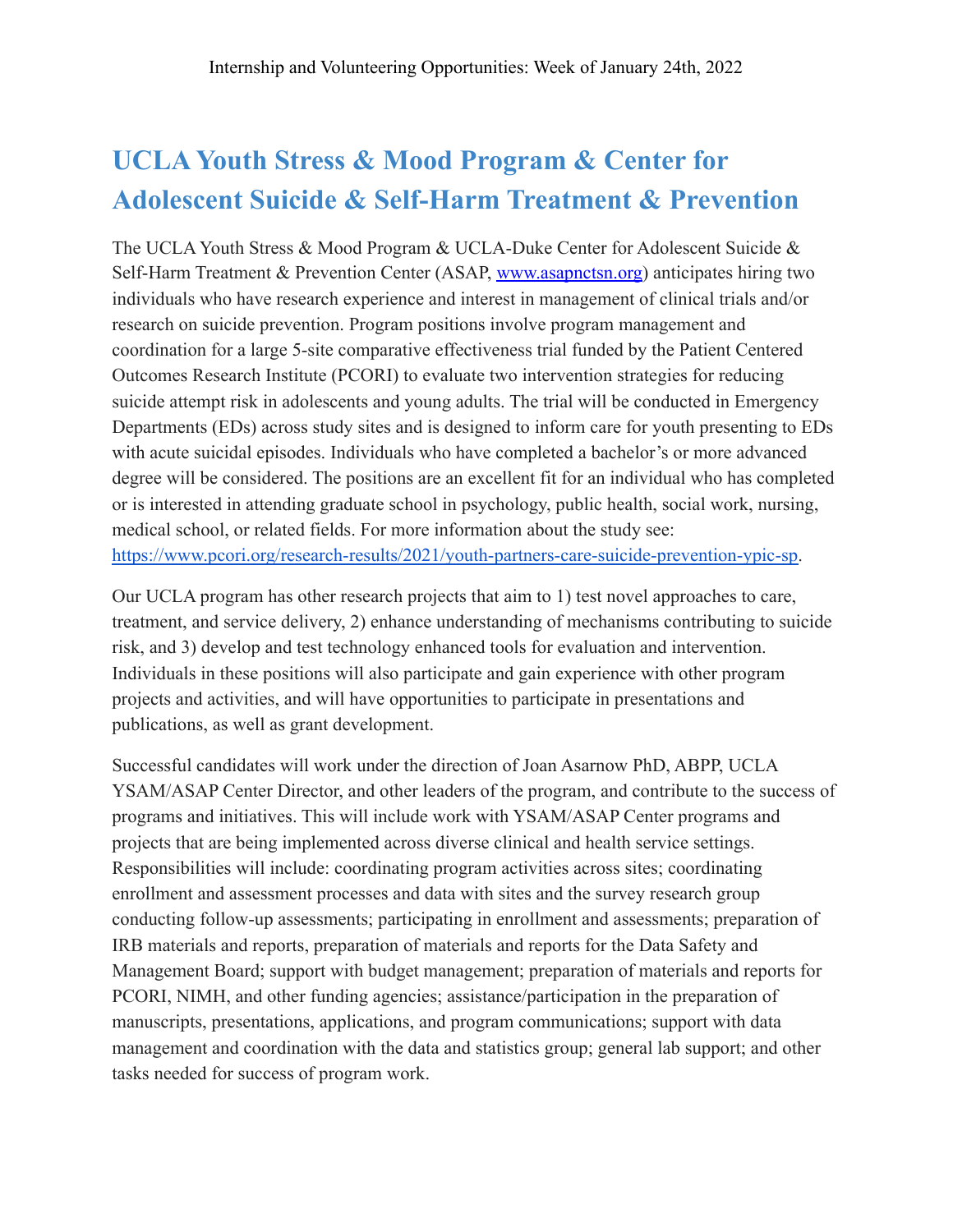Candidates must have completed an undergraduate or more advanced degree (MA, MPH, RN, MSW, PhD, MD). Salary is dependent upon the candidate's qualifications.

### **Expectations and Requirements:**

- Schedule must be flexible because weekend and evening availability is required at times. We anticipate filling one full time position and one part time position at this time.
- A 2 to 5-year commitment is preferred
- Strong interpersonal, organizational, and program management skills, proficiency in using computer software and programs, strong communication skills, and data management skills.
- Ability to drive and access to a car to travel between sites

The position is based at UCLA in Los Angeles. Send resume/curriculum vitae and cover letter outlining your qualifications and experience to Lucas Zullo, PhD at: lzullo@mednet.ucla.edu. UCLA is an Equal Employment Opportunity employer and does not discriminate on the basis of race, ethnicity or gender.

# <span id="page-6-0"></span>**Recruiting Volunteer Research Assistants at UCSF!**

The Aging, Metabolism, and Emotion (AME) Center ([https://amecenter.ucsf.edu/\)](https://amecenter.ucsf.edu/) in the Department of Psychiatry and Behavioral Sciences at UCSF is recruiting new volunteer research assistants. Volunteer research assistants will work on a research study examining how daily mindfulness practice may affect everyday well-being, stress, and health in women who have experienced early life stress. The study is being led by Dr. Stefanie Mayer, Assistant Professor at UCSF. To learn more about previously completed pilot study, please see the pilot study website ([https://www.ucsfemmi.org/\)](https://www.ucsfemmi.org/).

To volunteer, you must be able to provide 6-8 hours of availability per week and commit to at least 6 months. Volunteer research assistant positions are currently remote, with the possibility of being in-person starting next year. Duties include participant recruitment, data collection, monitoring, and management, and attending weekly study team meetings. You will gain an understanding of the research process by participating in meetings and being involved in study start-up, and you will have the opportunity to work alongside UCSF staff and faculty. This experience is ideal for those interested in pursuing a PhD in Psychology or related fields, attending medical school, or simply looking to gain research experience in the field.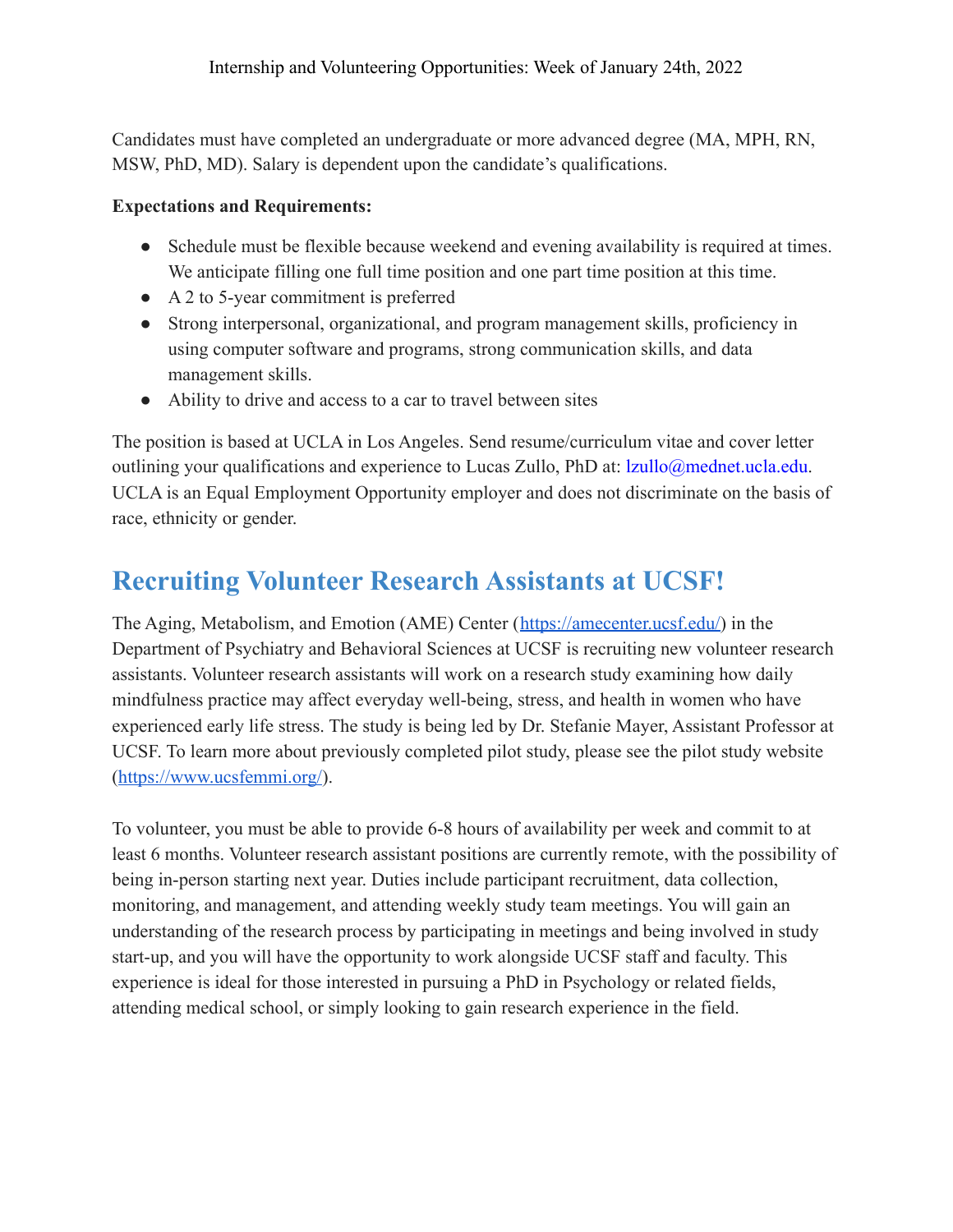To apply, please send your CV/resume and a cover letter on your background and interests to elnaz.ahmadi@ucsf.edu. Please feel free to reach out to elnaz.ahmadi@ucsf.edu with any questions.

# <span id="page-7-0"></span>**Year-Long/Summer Internship Opportunity - JusticeCorps Program**

**Interested in Law, Community Service, and Social Justice? Learn about the law and life outside the classroom while helping others through JusticeCorps!**

JusticeCorps is a court-based AmeriCorps program that will engage 55 continuing students from Bay Area Universities and 8 graduate fellows in *intensive* volunteer service in the self-help centers of the Superior Courts of: Alameda, Santa Clara, San Mateo, Contra Costa and San Francisco Counties for the 2022-2023 academic year. The self-help centers assist litigants, who cannot afford an attorney; help themselves resolve their legal matters.

Unlike many other fellowship, internship and volunteer programs JusticeCorps members work directly with people in need and do not do administrative work. All members will participate in a mandatory 2-day weekend orientation and training on Saturday, September 10th, & Sunday, September 11th, 2022 and receive over 40 hours of training over the course of the year.

**Students** commit to serve for a minimum of 300 hours, which is roughly equivalent to 1 full-day or 2 half-days a week over the course of the academic year. (Training time counts towards the required hours.) Fellows serve full-time between August 2022 and July 2023 for a minimum of 1700 hours.

Benefits for all JusticeCorps members include:

- The opportunity to serve their community
- One on one interaction with litigants
- Practical law and social services related experience
- Daily opportunities to work with lawyers
- Courtroom observation
- Shadow days with judicial officers
- Field project or internship credit
- Letters of recommendation for law school or graduate school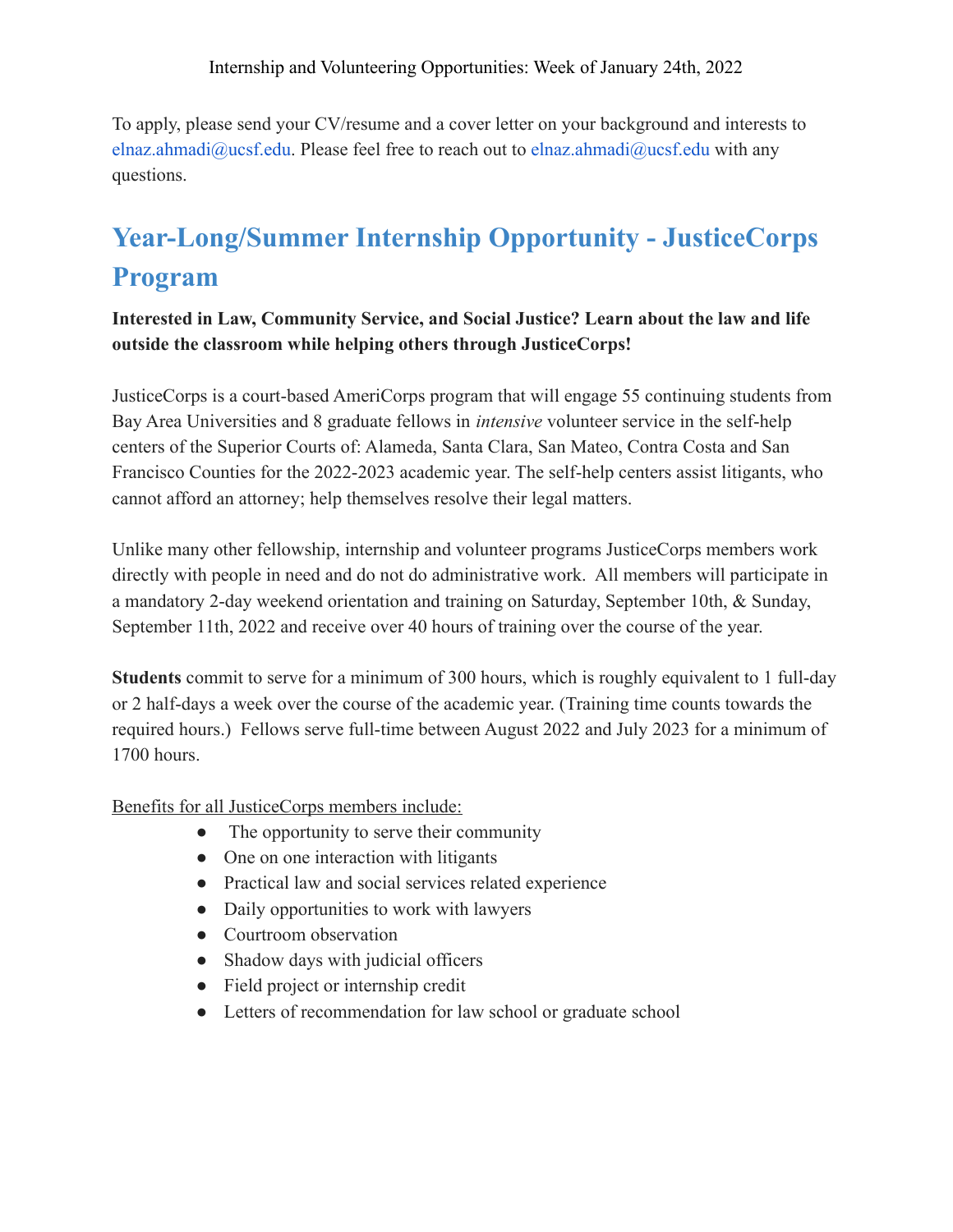**Student JusticeCorps members** also earn an AmeriCorps education award. Currently \$1,342.86 (This award can be used to pay back loans or for future education). Student members also receive transportation reimbursement. JusticeCorps Fellows receive a living allowance of \$28,000 education awards totaling, up to \$10,000 as well as health insurance.

**Applications will be released soon [click here](https://docs.google.com/forms/d/e/1FAIpQLSfngapHjS5ow_q3b7jbpJgrHamIJHkAEjW2bxU4w8NOuiYGhg/viewform?usp=sf_link) to receive an application as soon as it is available.** For more information and our application please visit our website: [www.bayareajusticecorps.org](http://www.bayareajusticecorps.org/)

Please contact UC Berkeley JusticeCorps Campus Representative Dana Cho danacho@berkeley.edu or Bella An bella37an@berkeley.edu for further questions or to schedule one-on-one chats.

# <span id="page-8-0"></span>**UCDC - Deadline 2/24**

The UC Washington Program (UCDC) sends juniors and seniors from all UC campuses to live and take classes at the UC Washington Center and intern at agencies, offices, and organizations in the Washington DC area, including on Capitol Hill, Federal Agencies, think tanks, the Smithsonian, nonprofits and international organizations. All majors are eligible, financial aid available.

Application deadline for the Fall 2022 semester is **Thursday, February 24, 2022**.

For more information, attend an upcoming information session or reach out with any questions: [ucdc@berkeley.edu](mailto:ucdc@berkeley.edu) | ucdc.berkeley.edu.

# <span id="page-8-1"></span>**Assistant Investigator at Gladstone/UCSF**

We are looking for a research associate to join our growing lab group. The candidate will be a critical member of a team of biologists working to understand the role of the epigenome in neurodegenerative diseases including Alzheimer's and Parkinson's disease. The position will require the candidate to learn and perform basic and advanced cellular and molecular biology techniques including high throughput sequencing, single-cell assays, CRISPR-based high-throughput screens, flow cytometry, and iPSC-based cellular differentiation assays.

Currently accepting [applications here.](https://gladstone.wd5.myworkdayjobs.com/careers/job/San-Francisco/Research-Associate-I---Corces-Lab_REQ-1206)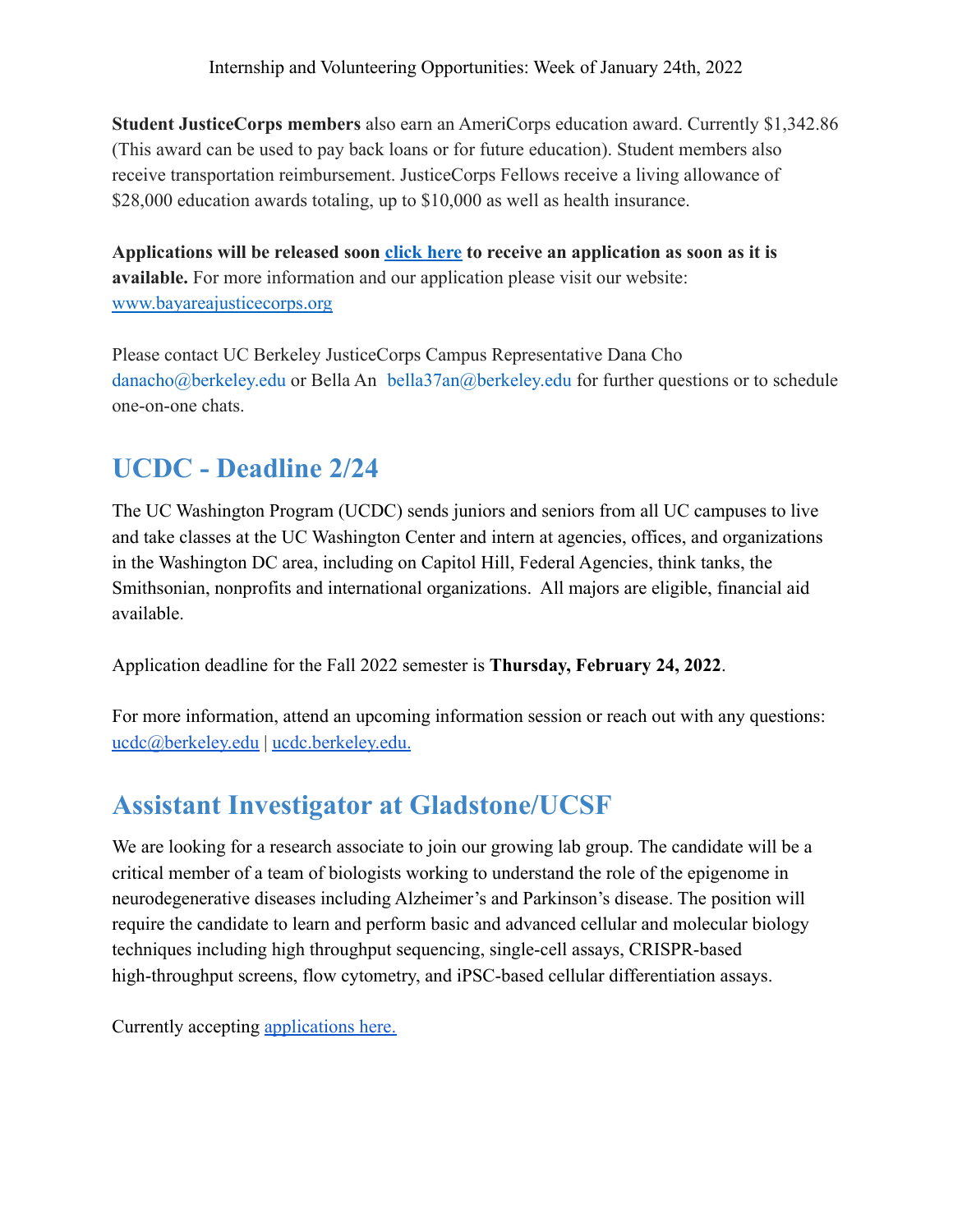### <span id="page-9-0"></span>**Part-Time Internship at UDAR in Spring Opportunity**

**Job Description**: Student Giving Campaign Assistant

University Development and Alumni Relations, Digital Philanthropy

**Note**: This position also qualifies for Work Study. See job #3119639344 on the Work Study jobs site. To apply, please send a resume and cover letter (optional) to Alex Rodríguez, Assistant Director, Digital Student Giving, at [alexander.rodriguez@berkeley.edu.](mailto:alexander.rodriguez@berkeley.edu)

Responsibilities:

- Commitment of 5-10 hours per week  $(1/10/22 5/6/22)$ , opportunity to continue again in the next academic year)
	- Note: hours will increase during week of and week before Big Give in March
- Serves as the campaign lead for the "Keeping Cal Golden" crowdfunding campaign in Spring, which includes but is not limited to leading student volunteers, monitoring fundraising goals, and creating copy.
- Creates social media content that spreads awareness of philanthropy at Berkeley in relevant, eye-catching ways for the Cal Student Philanthropy Instagram and Facebook account.
- In collaboration with the Assistant Director of Digital Student Giving, creates and executes a communications calendar for email newsletters, social media posts, and texting campaigns.
- Helps create monthly Cal Student Philanthropy newsletters that will go out to both graduating Seniors and the undergraduate student body.
- In collaboration with Cal Student Philanthropy and the Digital Philanthropy team, creates and executes a campaign plan for Bears Give Back Week / Big Give (events, marketing, messaging).
- Organizes and supervises volunteer schedules for events as needed.
- Assist with Digital Philanthropy projects as needed (i.e., Giving Days).
- Assist with data analysis for student giving-related projects.

Qualifications:

- Must be a current undergraduate student at UC Berkeley.
- Prior experience in fundraising, marketing and communications, data analysis, and/or a strong interest in learning more about these areas.
- Confident leader with the ability to inspire others.
- Adept public speaker, confident making presentations in both small and large crowds.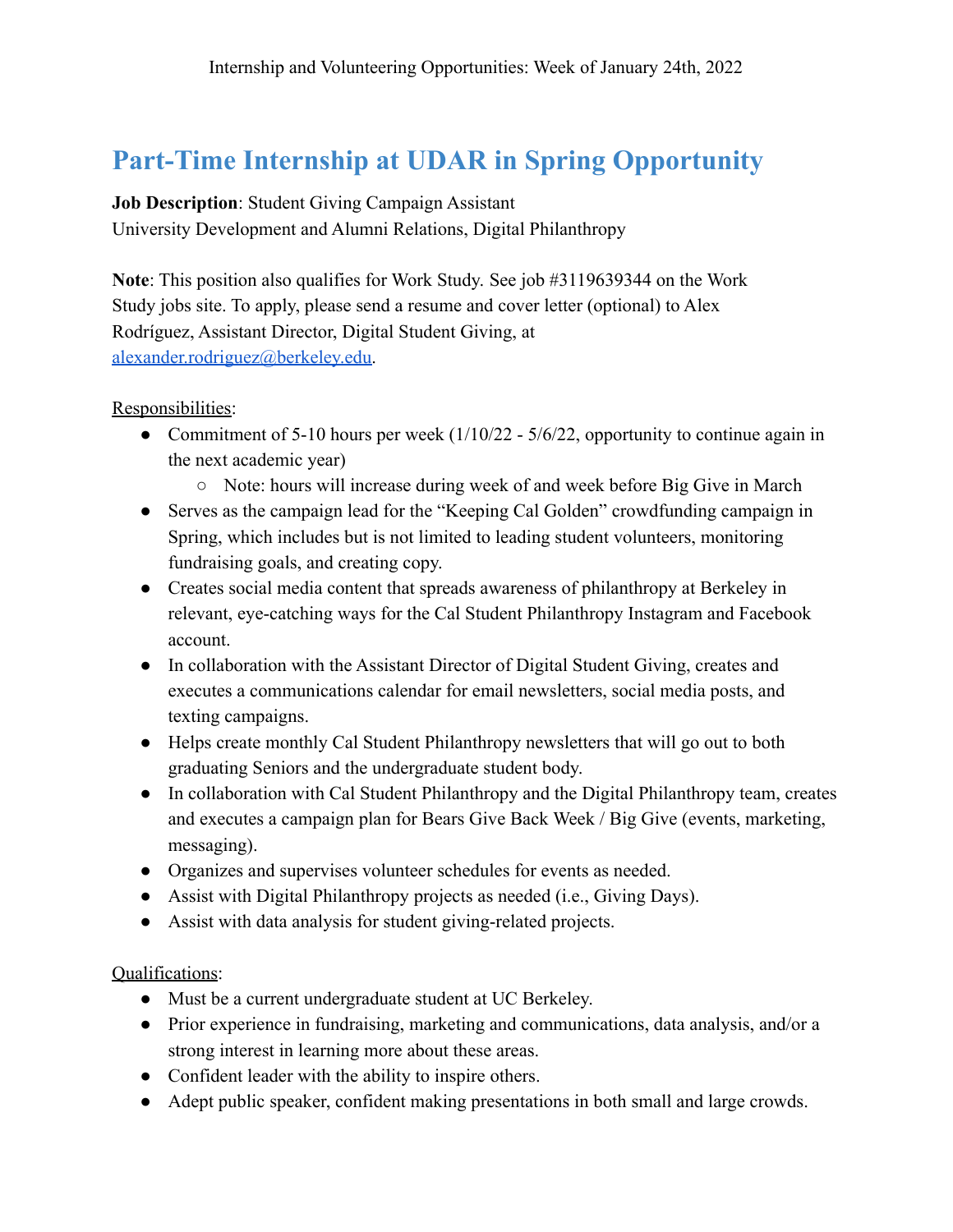- Knowledgeable about student life. culture, and resources at UC Berkeley.
- Pride in UC Berkeley and commitment to Diversity, Equity, and Inclusion.
- Organized, self-starter.
- Strong written and verbal communication skills.
- Proficiency in Canva and social media platforms, especially Instagram, is a plus.

#### Benefits:

- 5-10 hours of work per week at \$18-\$20 per hour
- Letter of Recommendation
- Experience in fundraising, marketing, and development
- Networking with Cal staff, alumni, and more
- Opportunity to make a positive impact on the Cal community

# <span id="page-10-0"></span>**Oakland Cognitive Behavior Therapy Center Research Assistant Position**

Jacqueline B. Persons, Ph.D. is recruiting a research assistant to work with her on research she is conducting in her clinical practice setting. Dr. Persons is Director of the Oakland CBT Center and also Clinical Professor in the Department of Psychology at UC Berkeley. Dr. Persons' clinical practice (www.oaklandcbt.com) is dedicated to integrating research and practice. Go to https://oaklandcbt.com/research-publications to see examples of some of the studies coming out of her research program.

Dr. Persons is seeking a new research assistant (RA) to join her team. If you are an undergraduate student or recent graduate who is interested in moving toward a research career in clinical psychology, this position can help you learn research skills and add to your CV as you prepare to apply to graduate school.

The ideal candidate is an advanced undergraduate student or recent college graduate who is familiar with Excel and all of the other Microsoft Office tools, is comfortable working independently, and has experience coding and managing data. You must be able to spend all day Friday (10 a.m. to 5 p.m.) at the Oakland CBT Center offices, located in the Rockridge area of Oakland, easily accessible by bus or BART, and you must be prepared to make a six-month commitment at minimum.

This is a volunteer position. Dr. Persons cannot pay you. However, she may be able to arrange for you to receive course credit in the Department of Psychology at UC Berkeley for Psych 199 (research credits) or Psych 197 (field experience).

You will have the opportunity to work with Dr. Persons and the RA who is working now at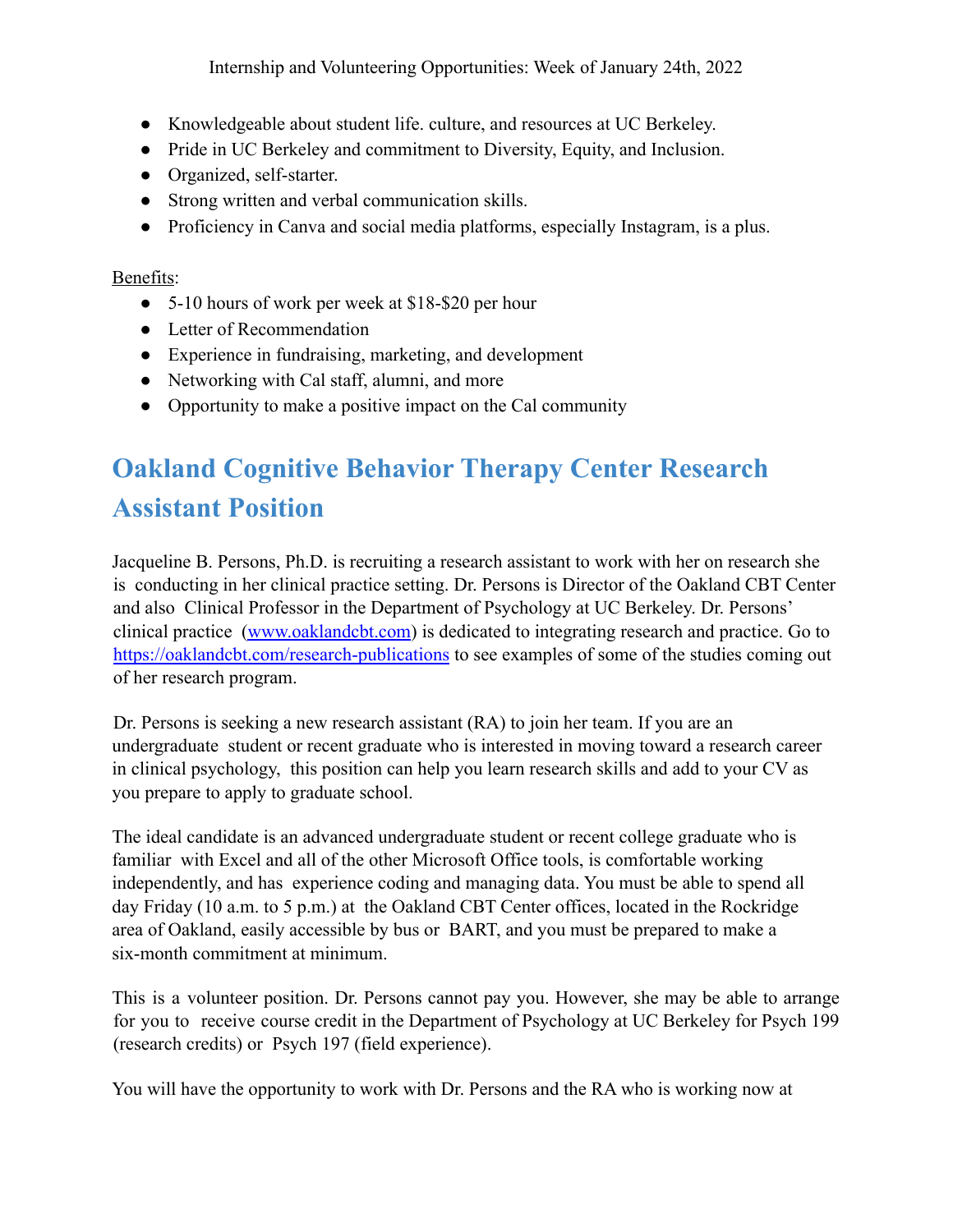the Center. Your tasks will include the following:

- Conduct literature searches and locate articles in the online library
- Manage large datasets
- Prepare Powerpoint slides for conference presentations
- Analyze data and help present data analysis in research papers and conference presentations
- Assist in the preparation of research papers, chapters, and conference presentations
- Assist in keeping our projects organized
- Read relevant articles and discuss them
- Write and revise protocols for submission to the institutional review board
- Download data from our progress monitoring software tool into a research database
- Code and clean data

You may have the opportunity to develop a project of your own based on existing data or to play a sufficiently large role in an ongoing project to co-author a conference presentation or poster or paper.

You will not have any opportunities to participate in clinical work, except that you will have opportunities to learn about assessments and measures used in clinical practice, and about issues that arise in combining research and routine clinical work.

To apply, please send a CV and a statement about why you are interested in this position to Dr. Persons at persons@oaklandcbt.com.

# <span id="page-11-0"></span>**Golden Bear Sleep and Mood Research Clinic - Student Research Assistant**

The Golden Bear Sleep and Mood Research Clinic is currently working on three novel treatment and implementation studies:

a) A 6-year follow-up of adolescent 'night owls' and an evaluation of a habit-based sleep health intervention.

b) The Community Study focuses on implementing and sustaining a sleep treatment within community mental health clinics, to improve mental health outcomes for individuals with mental illness. The GBSMRC is partnering with nine counties throughout California, and our role as facilitators is to offer support-- from training clinicians to be 'sleep coaches' to providing materials to coordinating with clients-- every step of the way.

c) The goal of the Evaluation of a Habit-based Sleep Health Intervention study is too evaluate if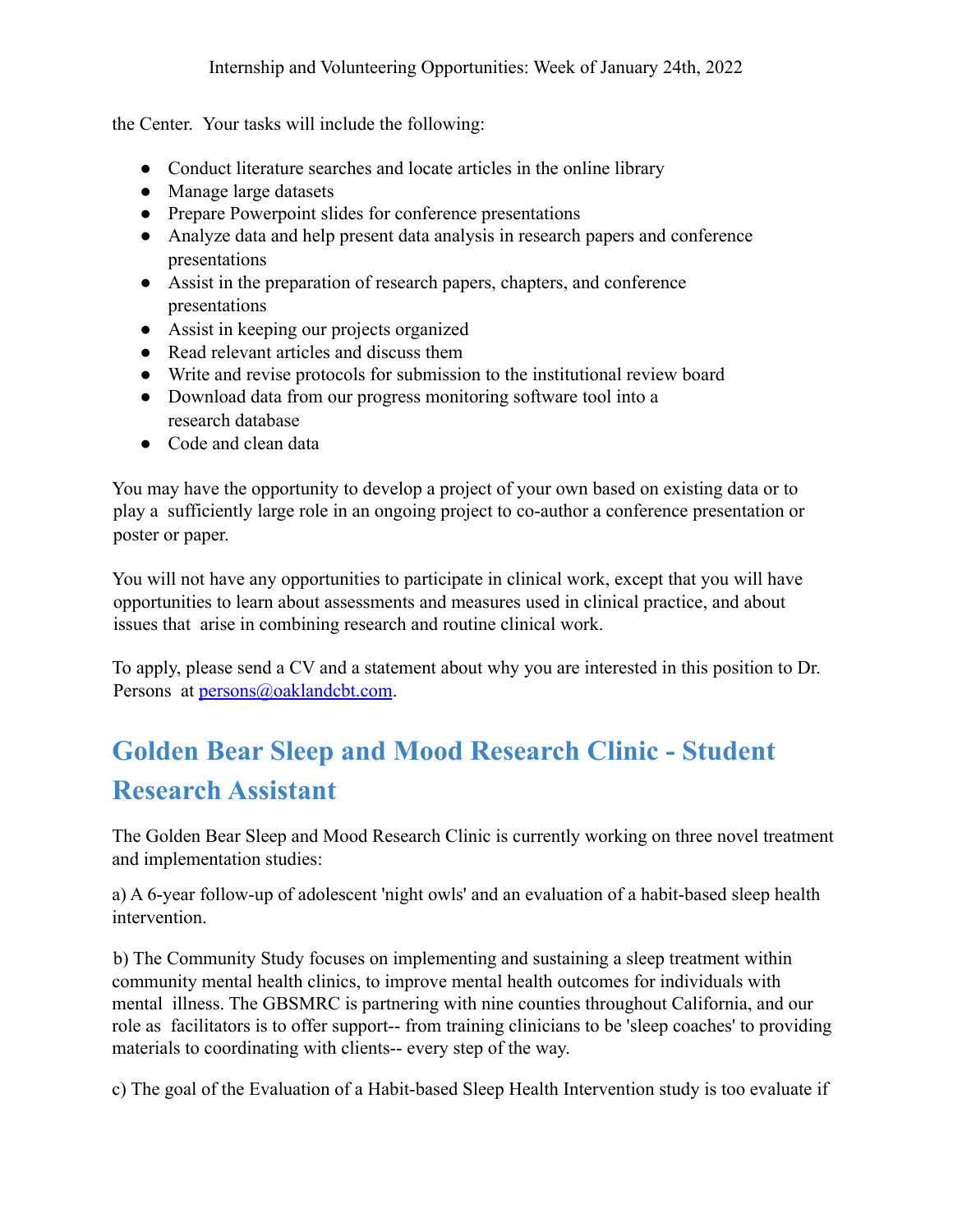the Habit-based Sleep Health Intervention ('HABITs')—a novel low-cost approach derived by leveraging the science of habit formation—improves the utilization of sleep health behavior and improves sleep and circadian outcomes and functioning. We will be evaluating how by adding in a texting intervention, participants will a) establish stronger sleep health behavior habits, (b) report utilizing more sleep health behaviors and (c) exhibit improved sleep and circadian functioning and lower health risk.

#### **Description of Student Responsibilities:**

Research assistants will be involved with various lab crews based on interest and skills. There may be opportunities in the future to be involved in more advanced projects with direct clinical exposure. Students must be able to commit to around 10 hours of work per week for a minimum of one school year. Some weeks will be lighter than others, but having the flexibility to work 10 hours a week is required.

RA's interns will have the opportunity to join either of the below crews. However, there is opportunity to overlap between crews, depending on RA interest and skills.

### **Data Tasks**

Must have excellent attention to detail. Duties will include data entry of a variety of study information for all of our studies. Data entry experience is preferred, but not required. Working knowledge of Excel and Google Sheets, MS Access and R is preferred and would be helpful in fulfilling the role. With the growing emphasis on data analysis within the Psychology field, this is a great way to gain exposure and skills that will be valuable in advancing to graduate school and employment opportunities. Data science is the future!!

### **Core Responsibilities Tasks**

Must be organized, punctual, and responsible. RAs help project coordinators with critical aspects of the study processes including collecting sleep diaries (calling participants daily to collect sleep data over a week-long period), creating recruitment content, recruiting participants/flyering, preparing for sessions, contacting organizations for study recruitment, doing post-session tasks, collecting ecological momentary assessment (EMA) to collect ecologically valid data in real time, various administrative tasks, as well as addressing with essential study needs as they arise. This position will allow the RA to gain crucial knowledge of the inner processes essential to starting, running, and closing out large-scale clinical trials.

### **RA Meetings**

RAs will attend meetings to gain a greater understanding of the research process, gain professional development skills (e.g., CV workshops, graduate school workshops, etc.), get to know one another, and experience being a part of a research team!

#### Application Process: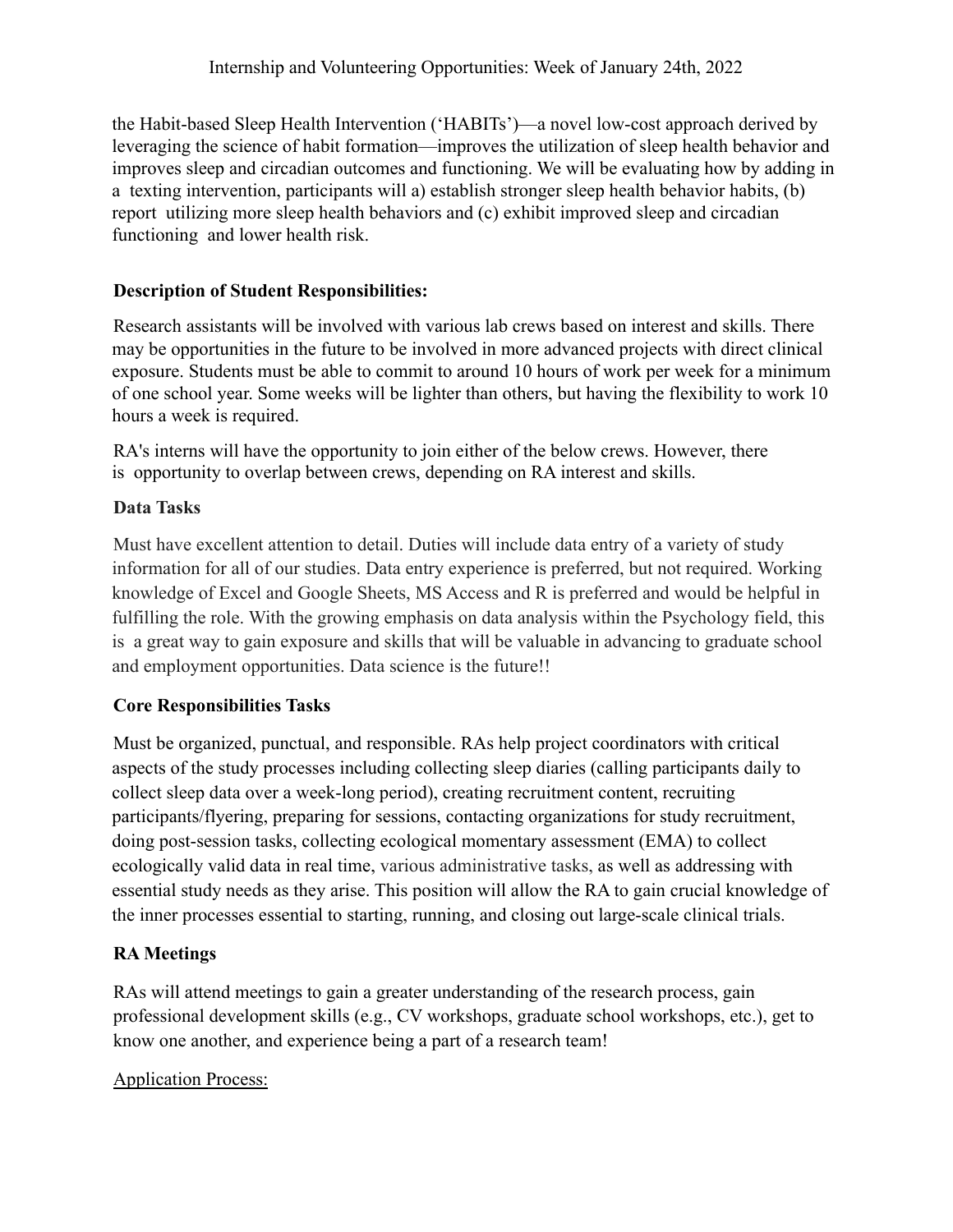Please send a brief cover letter detailing your interest in the studies, relevant experiences, and expected graduation date. Please also attach a resume or CV, and send it to estephaniao@berkeley.edu. You will be asked to fill out a brief application.

# <span id="page-13-0"></span>**Volunteer Research Assistant Positions - Emotion, Health, and Psychophysiology Lab**

The Emotion, Health, and Psychophysiology Lab at UCSF is accepting applications for volunteer research assistant positions. Our research focuses on embodiment -- how the mind influences the body, and the reciprocal, how bodily changes influence thoughts, emotions, and intentions. Research assistants working in the lab are exposed to a variety of studies at the intersection of social psychology, emotion, and psychophysiology. RAs learn how to conduct studies, collect physiological data, and edit and score autonomic data. Our RAs work at least 10-12 hours a week for two school semesters. This volunteer opportunity is ideal for undergraduate students or recent graduates looking to gain research experience for graduate school or medical school. Please note that while we welcome international applicants, we cannot help with the visa process.

If you are interested in applying, please fill out this application form  $(<https://forms.gle/b2qs7eP7kiZwvPfS9>). Any questions can be forwarded to [ehpl@ucsf.edu](mailto:ehpl@ucsf.edu).$  $(<https://forms.gle/b2qs7eP7kiZwvPfS9>). Any questions can be forwarded to [ehpl@ucsf.edu](mailto:ehpl@ucsf.edu).$  $(<https://forms.gle/b2qs7eP7kiZwvPfS9>). Any questions can be forwarded to [ehpl@ucsf.edu](mailto:ehpl@ucsf.edu).$ Lab website: <https://www.wendyberrymendes.com/>

# <span id="page-13-1"></span>**Training Opportunities at Camp Baker 2022**

[Camp Baker](https://r20.rs6.net/tn.jsp?f=0012YIJLmz03tRgxLh2OTyE5FYe_8bN09NenyCn3fj5uI2A9fkIoa-LmnKgxL7g7NXxox63SpdyF_qUIf1fFB9wmzy8SnWgZuSXieuLaFVs0T8LtKS-srilV1ug6vqXI5sttNWcNbTazh4=&c=b_xTGXVoHi9m4rZBS2ArWjE82PoDaBooTbOR-QidFy0xTKD5PEj4-A==&ch=sw0XHjUB6yC3e0e4dx6XeGJe-eS4ptF7HmmTNV5nlX35RxHVC4OjCA==) at [Judge Baker Children's Center](https://r20.rs6.net/tn.jsp?f=0012YIJLmz03tRgxLh2OTyE5FYe_8bN09NenyCn3fj5uI2A9fkIoa-Lmvl5eAgEFFmmk5gEwpOaYu0jdCKcpSnarkTkJ33QKBXRCPfiab9NbpN0E3O2JwtRJS6wSg0OTqAX2ees3JAlwdwxtUcTlGqvJw==&c=b_xTGXVoHi9m4rZBS2ArWjE82PoDaBooTbOR-QidFy0xTKD5PEj4-A==&ch=sw0XHjUB6yC3e0e4dx6XeGJe-eS4ptF7HmmTNV5nlX35RxHVC4OjCA==) currently has undergraduate-level summer training positions available. Camp Baker is a therapeutic summer program based off of the Summer Treatment Program (STP) and is specifically designed for 6-12 year old children with ADHD. The STP has positive effects on the serious behavioral, social, and academic difficulties exhibited by children diagnosed with ADHD.

Summer trainees at Camp Baker will implement the treatment program in a camp setting for children with ADHD. They will receive extensive training and experience implementing the research-based intervention. Students with STP experience are often highly sought-after in graduate training programs in clinical psychology, social work, medicine, and education. Previous trainees within Camp Baker have gone into successful careers in all of these fields.

Camp Baker is currently accepting applications for Undergraduate Counselors and Teaching Assistants. Please visit our website for a detailed description of roles and responsibilities: [Training Opportunities are available here.](https://campbaker.org/training-opportunities/)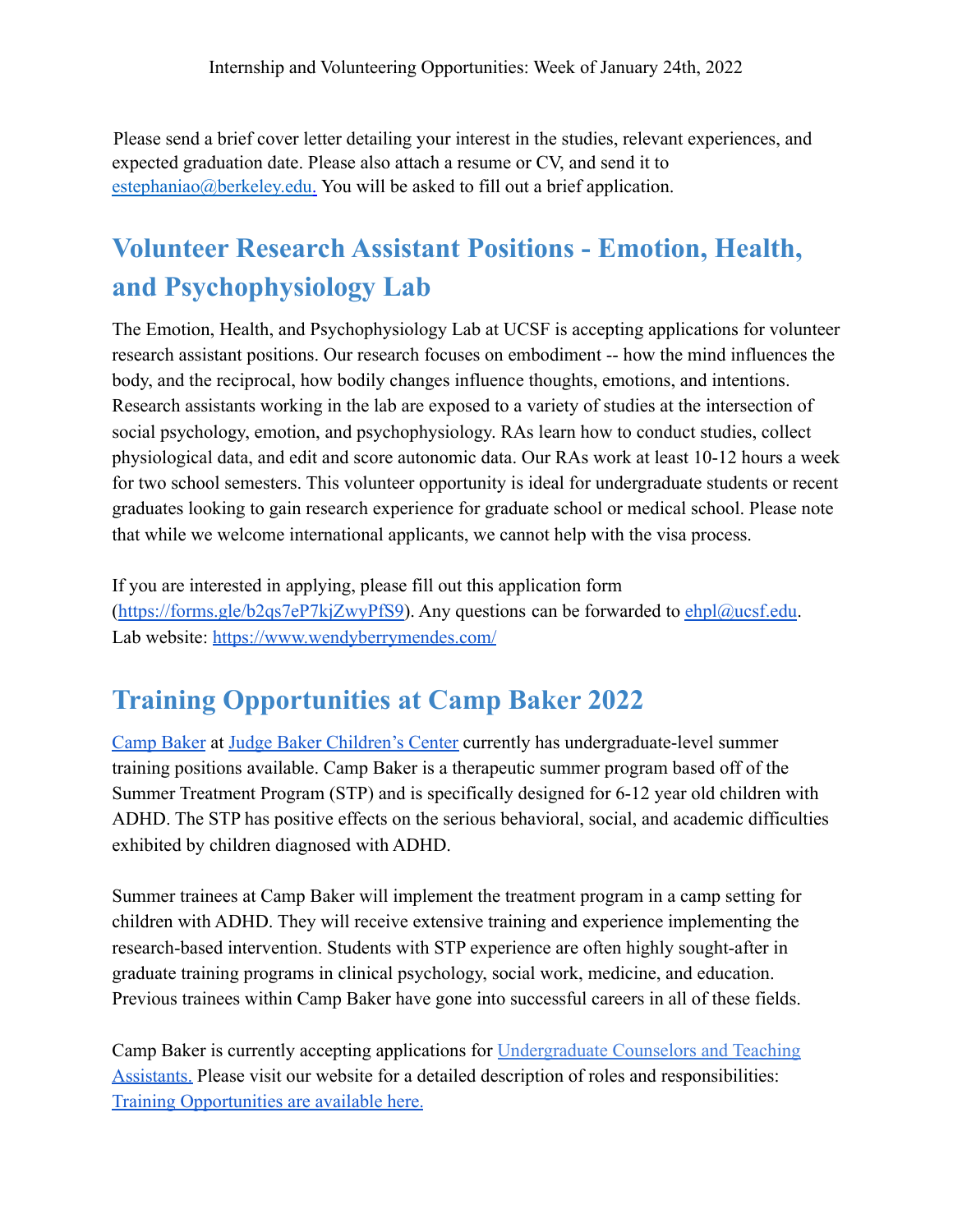Training begins Friday, July 1st, 2022 with the July 4th holiday off. Camp Baker runs from Monday, July 11th and continues through Friday, August 19th, 2022. Trainees typically work from 7:30am until 4:30pm and stay from 7:30am-6pm one evening per week. The stipend for undergraduate-level positions this summer is \$1,000. Interested applicants should apply on the website under the training tab. Mandatory materials that must be uploaded are listed below:

- A cover letter describing your professional development goals and how Camp Baker might fit with those goals
- A current CV
- A de-identified assessment report, treatment report, or other psychology-related writing sample
- The name and contact information for your practicum coordinator (for applicants looking to gain practicum or academic credit)
- Three letters of recommendation (sent to Dr. Tannenbaum from the recommender directly through the website)

# <span id="page-14-0"></span>**Vanguard Court Watch Internship**

### *Become a Vanguard Court Watch Intern!*

(Course Credit available upon arrangements with the institution).

We are looking for students interested in an exciting and challenging program monitoring and reporting court cases in the local courts. This is one of the only opportunities for undergraduate-level interns to go into the courtroom to observe live trials.

Due to covid, we are offering both online or in-person opportunities.

The Vanguard Court Watch is a non-profit organization that covers criminal cases through the California courts. It offers student interns an opportunity to gain experience in the courthouse, watch and monitor cases, and develop their journalistic writing skills for a local online publication. Interns are sent into a *virtual* courtroom or attend court *in person* to take notes, monitor cases, and report on the happenings, as well as record observations about current court cases.We also have opportunities for them to work on wrongful conviction cases and other projects.

To apply please email a cover letter and resume to  $m$ lagos $@$ davisvanguard.org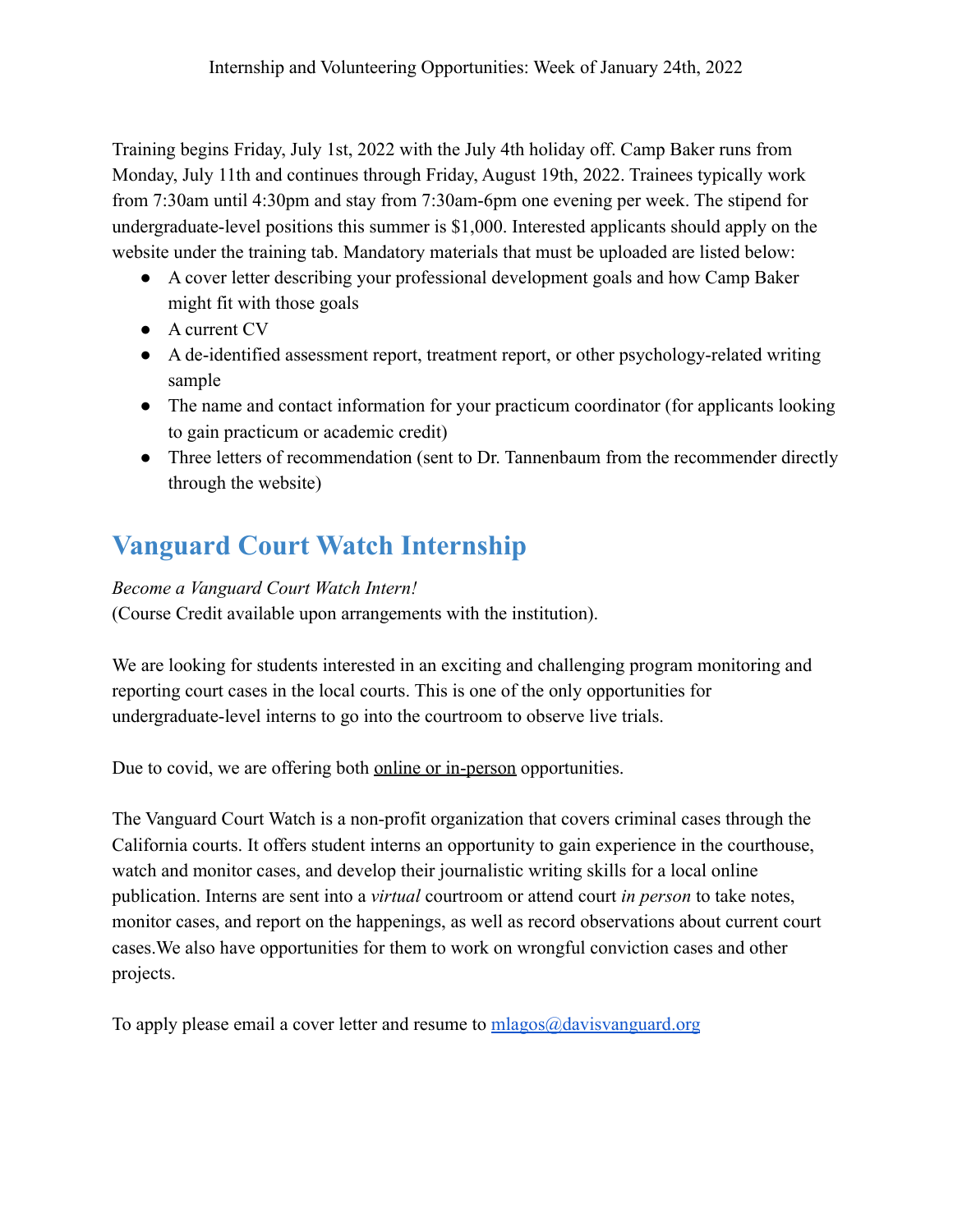### <span id="page-15-0"></span>**Academic Cultural Enrichment Coaches Volunteer Positions**

We're Academic Cultural Enrichment Coaches, or ACE Coaches, and we are a tutoring club at UC Berkeley that serves elementary students living in SROs in San Francisco Chinatown. We tutor in math, English, science, and Chinese culture every Saturday in close coordination with the Chinatown YMCA, and we are looking for more tutors to help serve our community! Tutors will have opportunities to develop creative and interactive lessons to engage our students, who we often find teaching us in return, as we get to know them. You don't need any experience with tutoring or speaking Chinese to join—we welcome all students who are interested in aiding our mission! Please email us at acecoaches@berkeley.edu or fill out our interest form (https://forms.gle/koR34VqfpCAQFrJi6) to contact us!